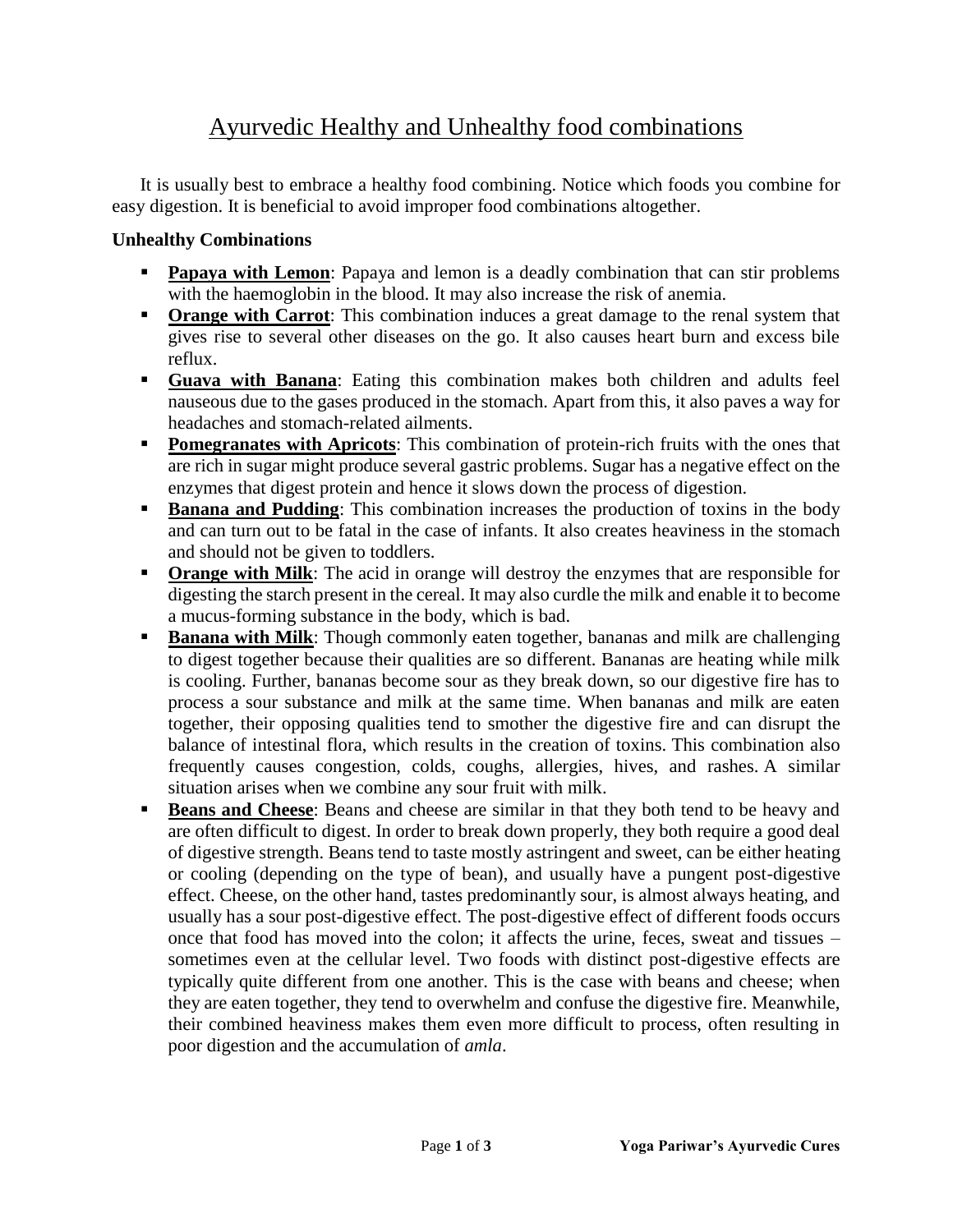- **Nightshades and Cheese**: This combination is simply too taxing for the digestive fire. A nightshade is a common name for a member of the plant family, which includes potatoes, bell peppers, tomatoes, eggplants, cayenne peppers, paprika, tobacco, dhatura, and over 2,500 other plants. Nightshades contain a complex array of compounds that, once ingested, lead to a potentially dramatic cascade of chemical reactions in the body. Ayurvedically speaking, all nightshades are believed to be somewhat difficult to digest and to have the capacity to disturb the *doshas*. When we mix these inherently challenging nightshades with cheese – which is heavy, oily, and also difficult to digest –we can quickly overtax the digestive fire.
- **Cucumbers and Tomatoes:** Not compatible with each other and should never be consumed together. When they reach the stomach and the process of fermentation starts, the acid released in the abdominal cavity for digestion can cause numerous digestive problems.
- **Orange and Bread or Noodle:** You should never mix bread or noodles with orange juice as the acid content required to digest the juice can destroy the enzyme responsible for starch digestion.
- **Melon and Watermelon**: You should never eat melon and watermelon together, as these fruits are meant to be consumed alone, not in combination with any other fruit.
- **Fruit and Yogurt:** This combination will slow down your digestion and harm your intestinal flora. This especially goes for adding pineapple to your yogurt, which boosts the active ingredients that cause food poisoning

| The following is a helpful guide, not an exhaustive list. In fact, you may be aware of other |  |  |
|----------------------------------------------------------------------------------------------|--|--|
| combinations that do not work for your body.                                                 |  |  |

| <b>Food items</b><br><b>Unhealthy Combinations</b> |                                    | <b>Healthy Combinations</b>    |
|----------------------------------------------------|------------------------------------|--------------------------------|
| Hot Drinks (milk, fruit,                           | Mango, cheese, yogurt, meat,       | Most other foods are ok        |
| almond milk, rice milk, etc)                       | fish, starches                     |                                |
| Leftovers                                          | Freshly cooked foods               | Ideally, just other leftovers  |
|                                                    |                                    | from the<br>meal<br>same       |
|                                                    |                                    | Preferably not more than 24    |
|                                                    |                                    | hours old.                     |
| Raw Foods                                          | Cooked foods (especially in        | Other raw foods, ideally in    |
|                                                    | large quantities)                  | small quantities.              |
| Beans                                              | Fruit, milk, cheese, yogurt, eggs, | Grains, vegetables,<br>other   |
|                                                    | meat, fish                         | beans, nuts, seeds             |
| <b>Butter and Ghee</b>                             | Butter may not combine with        | Grains, vegetables,<br>beans,  |
|                                                    | other foods as universally as      | nuts, seeds, meat, fish, eggs, |
|                                                    | ghee.                              | cooked fruit                   |
| Cheese                                             | Fruit, beans, eggs, milk, yogurt,  | Grains, vegetables             |
|                                                    | hot drinks                         |                                |
| Milk                                               | Banana, cherries, melons, sour     | Milk is best enjoyed alone     |
|                                                    | fruits, yeasted breads, eggs,      | Exceptions: rice pudding,      |
|                                                    | yogurt, meat, fish, starches)      | oatmeal, dates, almonds        |
| Yogurt                                             | Fruit, beans, MILK, cheese,        | Vegetables, grains             |
|                                                    | eggs, meat, fish, nightshades, hot |                                |
|                                                    | drinks                             |                                |